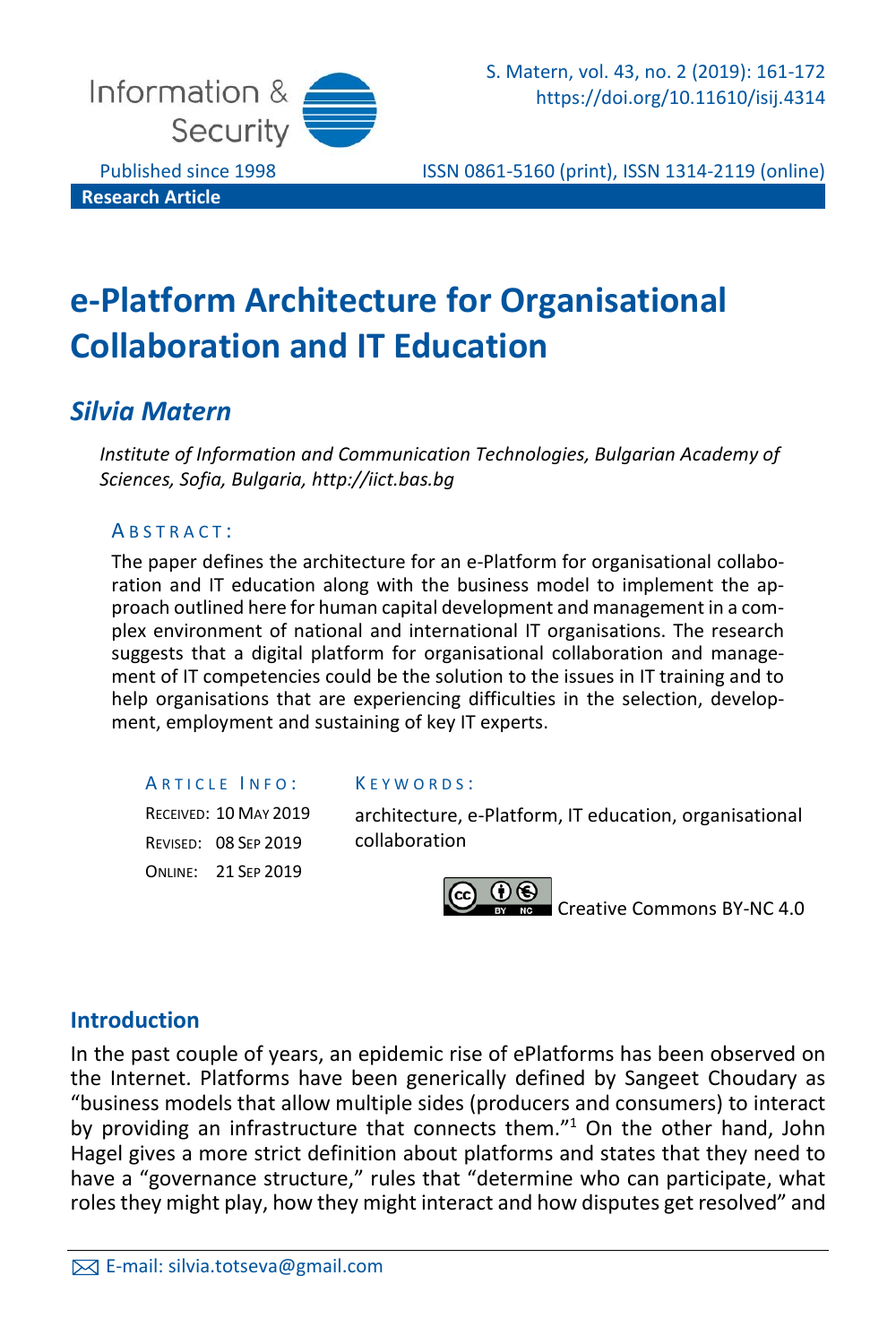"an additional set of protocols or standards to facilitate connection, coordination, and collaboration." 2

Platforms became a key instrument to expand a firm's market and fulfil our social expectations for services. According to Simone Cicero, "the idea of modern services revolves around four major traits." Services have to be: a) fast – instantly searchable, identifiable and accessible, b) personalized – enabling us to directly intervene in creating custom solutions, perfect for our needs, c) relevant – fulfilling our needs contextually when they occur, in a relevant and precise manner without needing our intervention and d) humanized – relating with us in a friendly, interpretable, understandable, accessible, sensible manner, interacting with us as human beings.<sup>3</sup>

Besides the sudden increase of ePlatforms, the IT education and training underwent a massive transformation in the past decade. On the one hand, as a result of the enormous use of information and communication technologies in all industry sectors such as government, defence, healthcare, banking, businesses, commerce and education, which led to increased demand for qualified IT personnel. On the other hand, "despite the increasing availability of ICT, many countries are unable to utilise this potential to the full, often because they lack the know-how needed to create an enabling environment for the development of a local IT sector with private sector engagement or because they lack the skills and expertise to apply these technologies appropriately." 4

The practice of achieving an IT degree in a traditional, old-fashioned way is protracted and involves a number of areas that need to be improved. Due to the fastchanging market demands for IT personnel and the slow-paced university educational programs, even outdated curricula, a market gap for IT staff has been identified by companies which are struggling to maintain a sustainable IT expertise within the organisation.

Before the digital era revolution, IT education was a classroom-based instructorled learning. Due to the pressure applied by companies in search of skilled IT personnel the IT education market evolved into putting forward of a number of online platforms that offer IT training to organisations and end users, numerous IT educational products, and online qualifications and certifications programs.

Nevertheless, finding knowledgeable IT employees remains difficult today. The continuous development of the industry sectors and the increasing demand for ICT products, will contribute further to the shortage of competent IT workers. Statistics in 2018 show that 68 percent of recruitment professionals reported problems when filling positions up compared to 50 percent in 2013.<sup>5</sup> Another drawback is the lack of complete collaboration and close partnerships between the different players involved in the recruitment, governance, education and employment of IT staff.

This research paper suggests that a digital platform for organisational collaboration and management of IT competencies could be the solution to the issues in IT training and the organisations are experiencing in the selection, development, employment and sustaining of key IT experts. A collaborative ePlatform offering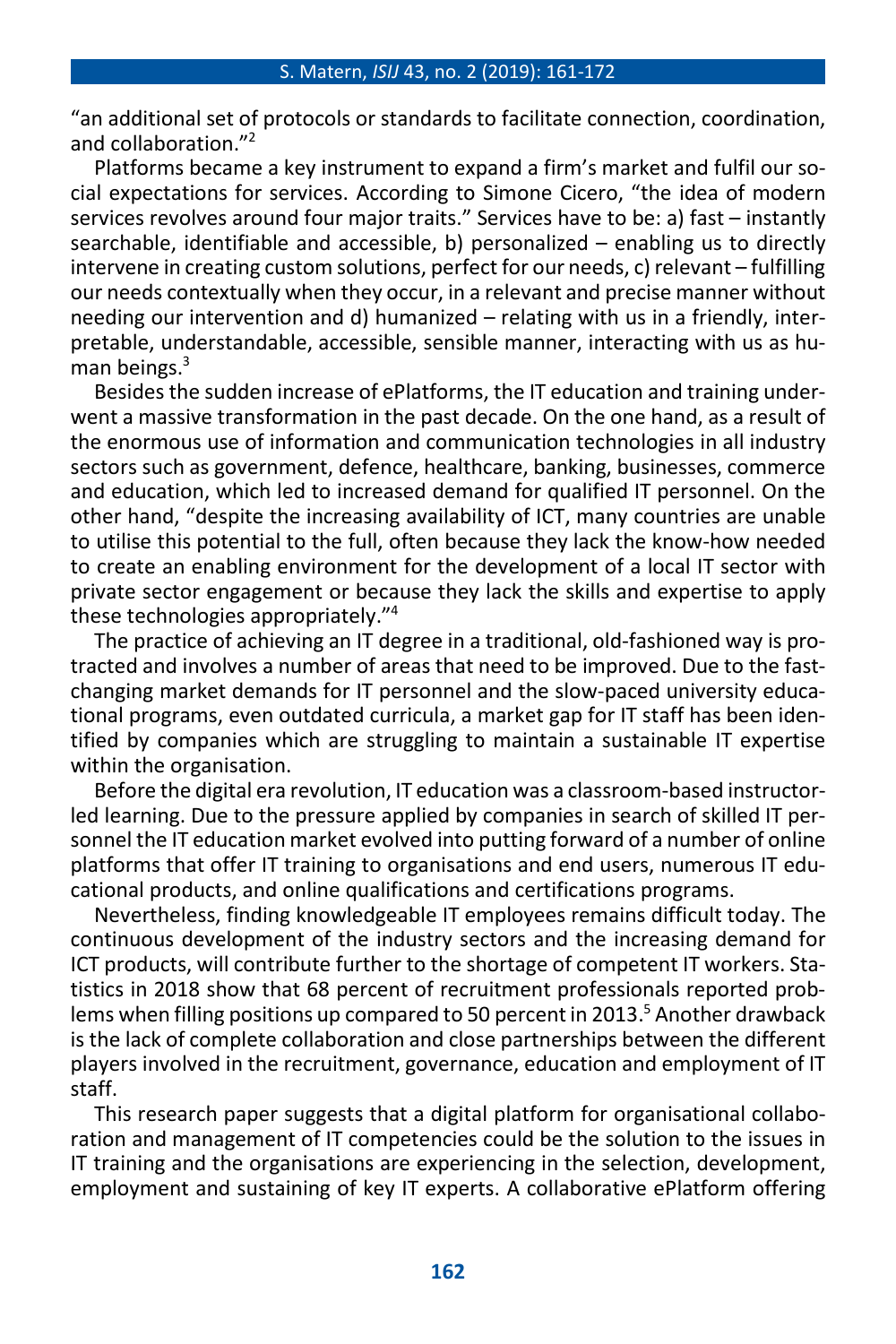close partnerships between leading national/international educational bodiesrepresenting schools, colleges, universities and research institutes, employers, governmental organisations and businesses, students and IT professionals. The platform should be developed, in order to enable the creation of knowledgeable IT people cluster, "one-stop-shop for IT staff resources" to facilitate, organise and initiate access to knowledge, innovation, market, talent, and capital.

## **e-Platform Business Model**

A recent real-life example of a new online education initiative is that of Harvard Business School that launched HBX in 2014. The usual understanding of online learning experience was a leaned back individual learning experience where a student would watch video lessons at their own pace. HBX designed a new online platform with an active student experience. Their platform focuses on social learning by solving real-world business problems, in order to help the students understand the applicability of concepts in real business solutions, In addition, HBX made a revolution by encouraging active learning by asking the student to interact during the lessons every 3-5 minutes at most. Another big advantage, HBX implemented in their online platform was to foster social and collaborative learning. By engaging the course participants in regular discussions, HBX triggered collaboration. They "introduced" students online, so they could "know" each other no matter that was only virtually so they could work together on assignments. HBX tied online collaboration to course grades, thus the students got involved in the "basic level" of participation that evolved further in the course from itself.<sup>6</sup>

Effective collaboration requires capability, commitment and continuity. The design principles of the platform are critical to fostering online collaboration. In order to achieve success in collaboration, one needs to design an engaging user experience, a place for the collaboration to occur – platform and an intriguing curriculum. 7

Another successful principle is discussed by Dr. Shalamanov in his paper "Institution Building for IT Governance and Management," in which he thoroughly describes the good practices used in the successful implementation of the NATO Communications and Information Agency (NCIA). Hisfocusisreally on building and change management of IT organisation, but in general, the aspects covered in the article are applicable to any IT service-based organisation. 8

According to Shalamanov, one of the key lessonsis "to engage all the stakeholders in consultations for defining the governance mandate with its approval on highest possible level of the business organisation, supported by the IT structure mandated." He further elaborates that a "mandate is not just authority, but key mission and its parameters, including resource component". The author continues that "lack of a business case and clear mandate is limiting the understanding and support to the complex task of building IT organization and could undermine the effort with potentially high cost as well."<sup>9</sup> With these underlined best practices and lessons learnt in mind, a special attention needs to be paid when establishing the governance and maintenance of the ePlatform.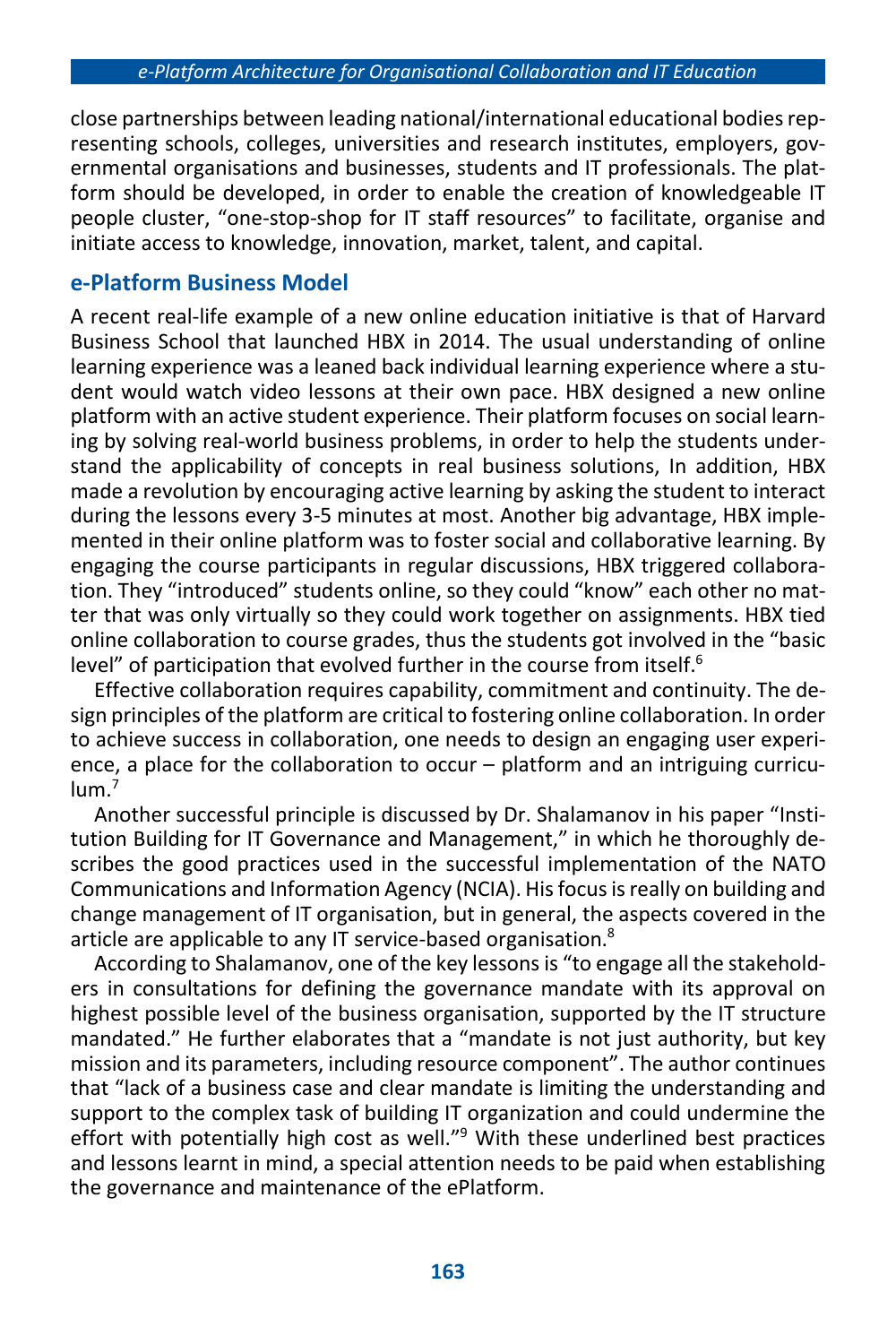#### S. Matern, *ISIJ* 43, no. 2 (2019): 161-172

## *e-Platform Type*

According to John Hagel from Salesforce, there are three common platform types that facilitate transactions, interactions and mobilization. On the one hand, "aggregation platformsfacilitate transactions and connect usersto resources". On the other hand, "social platforms facilitate social interactions and connect individuals to communities, and also tend to foster mesh relationship networks." Finally, "mobilisation platforms facilitate mobilisation and move people to act together, while fostering longer-term relationships to achieve shared goals." 10

The ePlatform as envisioned in this paper, should be a mixture of those three types as it will be: 1) an aggregation platform for offering training and selling its IT products online to its defined user groups, 2) a social platform in its functions to connect individual to communities of their interest for job search, businesses to businesses (B2B), businesses to customers (B2C), and 3) a mobilisation platform in its core for fostering collaboration and taking common interests to the level of action, as well as encouraging "people to act together to accomplish something beyond the capabilities of any individual participant", where the "key focus here is to connect with, and mobilize, a given set of people and resources to achieve a shared goal."<sup>11</sup>

Besides the three common kinds of platforms already in existence, a new mixed type has emerged as a dynamic environment which are the learning platformsthat accelerate improvement for all participants. Learning platforms represent a mixture of the social and mobilisation platform type that "facilitate learning, bring participants together to share insights over time and are fostering deep, trustbased relationships, as participants have the opportunity to realise more potential by working together." 12

## *User Groups*

The platform herewith proposed will provide an environment for online collaboration that will offer a set of services to include IT consulting, training, and opportunities for the realisation of its users. The platform will provide for a close symbiosis between the four main user groups as depicted in Figure1: students and IT professionals, academic bodies, businesses and employers, government and international organisations.

For students and IT professionals the platform will offer IT training and certification, and employment opportunities. For academic bodiesthe platform will provide collaboration services with government and international organisations, business companies and other academic bodies for their research and opportunity to offer training. For businesses and employers, the platform will have services that provide IT skilled staff, collaboration between businesses and employment organisations, government and international organisations, and IT training for hired personnel. Specialised IT courses will be developed for preparing IT professionals and executives of international organisations such as NATO, Eurocontrol, UN, and the European Commission in accordance with their specific requirements, i.e. competence-based training to fulfil job description requirements. These services will be offered to government and international organisations.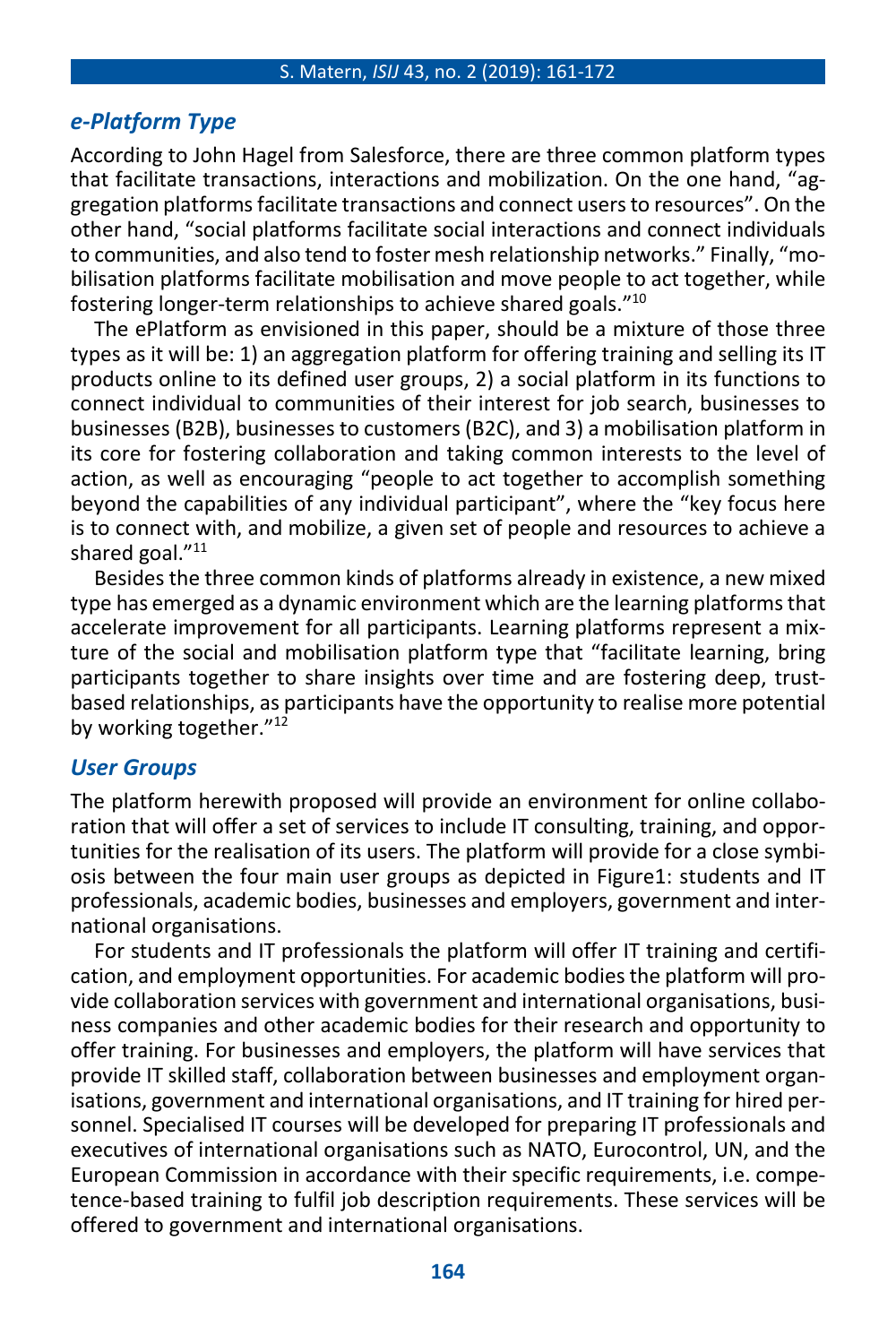

#### **Figure 1: ePlatform User Groups.**

"Platforms behave as tools, media whose primary feature is to empower and enable independent exchanges to happen in ecosystems and to enable long tail market economies: platforms are designed for customers' (users, peers, entities) delight, appreciation and use." Platforms focus on empowering services, learning contexts, relevance, enabling transactions and unifying experiences.<sup>13</sup>

## *Revenue Model*

The revenue products of the collaboration platform will be designed for the following groups of potential customers as depicted in Figure 2: a) business companies and entrepreneurs, who wish to train IT skills of their personnel; b) higher educational institutions such as universities or research institutions, who could use the platform to perform their IT online training and research; c) qualified teachers, instructors, and lectures, who wish to perform individual IT training; d) students, who wish to upgrade their skills and train postgraduate; e) IT specialists, who wish to upgrade their level; f) disabled people or children without parental care, who wish to find realisation from home, using their IT potential; g) IT specialists, wishing to search for a career in international organisations as NATO, Eurocontrol, United Nations, and European Commission; h) budgeted institutions and governmental organisations for their own staff retraining courses.

The platform revenue model is foreseen to be achieved through variable subscription model supplemented by payments. The variable subscription model is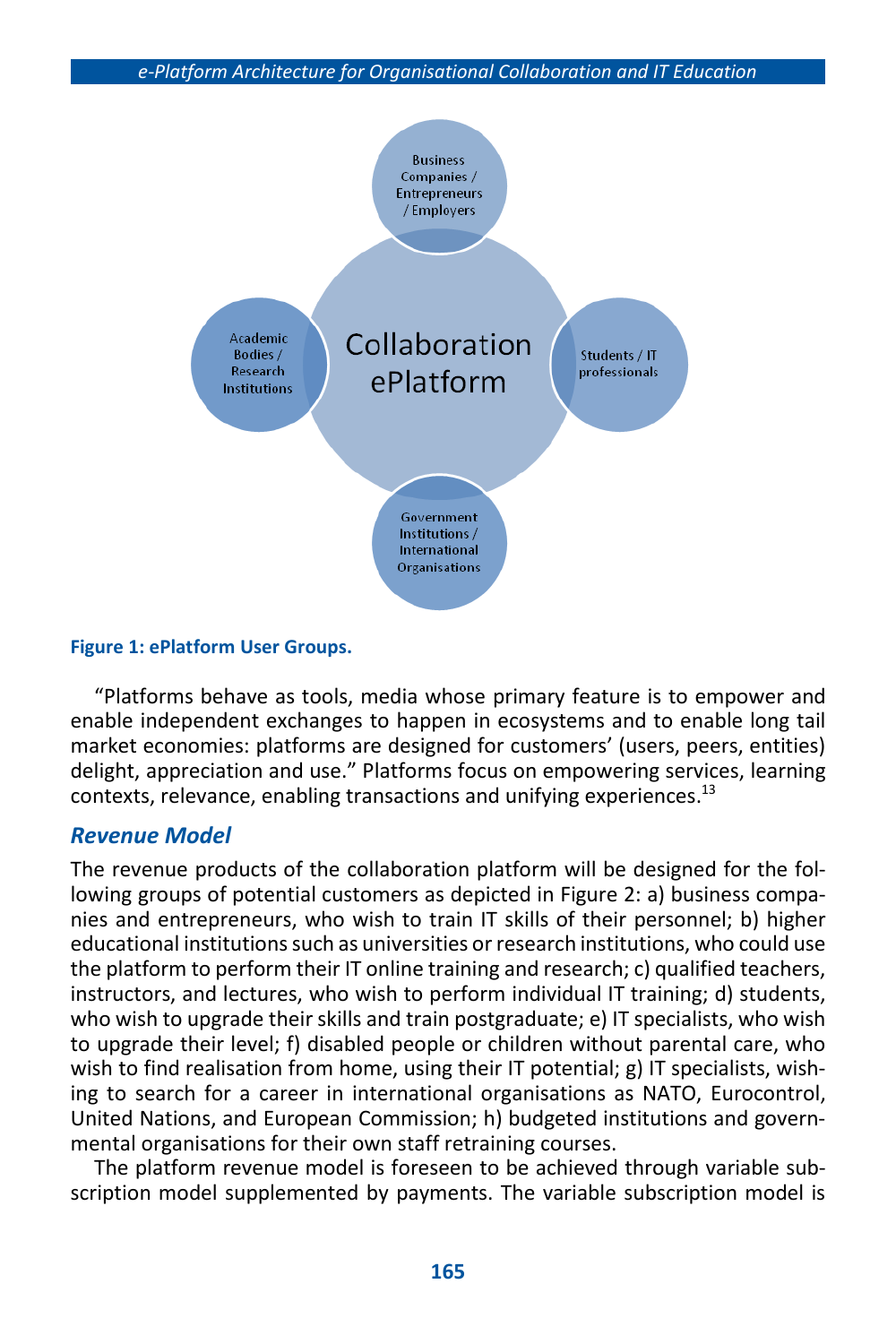foreseen, as depicted in Figure 2 and it will provide varying levels of access and use.

- Individual Subscription free and partially featured subscription. A few courses, or course sample included in the subscription. Options to subscribe to communities for collaboration. Free listing on job search. Options to purchase courses of interest.
- Individual Plus 25 EUR per month on annual basis. It is designed for individuals who wish to undertake full list of courses included in the subscription. Free listing to job search, subscription to communities of interest for collaboration and business opportunities.
- Business Light 250 EUR per month with one year commitment. Thissubscription plan is designed for companies and will provide an option for SMEs to train their professionals and to organise team training with specific training needs (up to 10 people). Subscription includes B2B communities and collaboration with research institutes/academic bodies in financial grants/ projects.
- Business Pro 1000 EUR per month with one-year commitment. This subscription plan is designed for companies and will provide an option for SMEs to train their professionals and to organise team training with specific needs (up to 50 people). Subscription includes B2B communities and collaboration with research institutes/academic bodies in financial grants/ projects. Options to create their own training course in the platform.
- Business Enterprise Designed for large organisations with enterprise support. It will be the most fully featured subscription plan and it will be possible to purchase it only through a platform representative and is priced on a company-based case.

# **ePlatform Architecture**

The initial architectural design is created to establish a basic structural framework for the platform. It is meant to describe how the platform is seen to be realized with the known technologies and the computer system architecture it belongs to. It is envisioned that the platform will have an artificial intelligence module based on "pull-based" approaches into the architecture so the platform could automatically be responsive to the user requirements or give suggestions for topics that would be of interest to the user.

According to Shalamanov, "the basis for effective engagement and development of proposals is the Service Catalogue of the IT organisation, dependent of the IT architecture to support different services." Furthermore, he continues with definition of an effective IT organisation. It is "a service-based one, not asset management focused." He suggests that "all the assets are transformed in capabilities and they are transitioned to services with key performance indicators (KPIs) and cost. Then the process continues into presenting the services in IT catalogue along with the business model to consume these services, and if required, to be used in the development of service level agreements (SLAs).<sup>14</sup>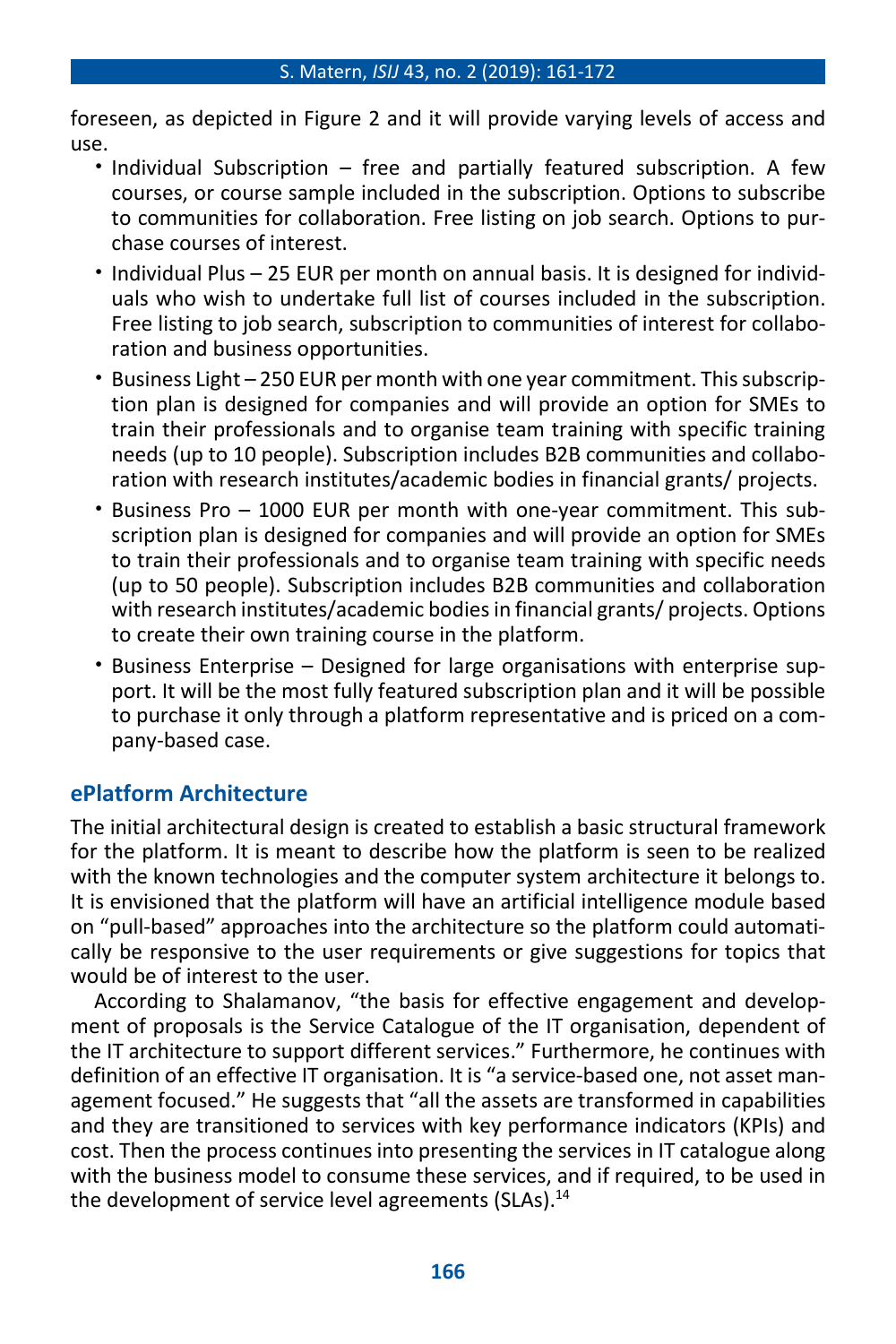

### **Figure 2: ePlatform Revenue Model.**

# *Application Architecture*

The platform will be using a 3-tier application model to include: a presentation layer, an application processing layer (business logic layer), and data management layer (business data layer). Usually this model is chosen for a distributed system for the purpose of scalability, because each layer can be distributed on a different server. The platform needs to be highly scalable and the services made available to multiple users and different user groups whose number will increase and, in theory, it should be possible that the number of users of the platform to increase infinitely.

As described in Fig. 3, the presentation layer in an application presents the information to the user with all user'sinteraction. In the presentation layer, the platform users will be able to have dashboard view, list of courses, course progress, chat, agenda, and calendar, access to all subscribed services or possibility to subscribe for new services. The application processing layer implements the business logic of the application. This layer will present the business components, collaboration components, course contents, search and retrieval of data, workflow components, import/export components, logging/ security, error handling, video content management/media management, encoders and other components. The data management layer will do all operations concerned with databases. The platform's data layer will contain the knowledge database, relational database management system (RDBMS), video database, courses database, customers' database, companies' database, and other data modules. 15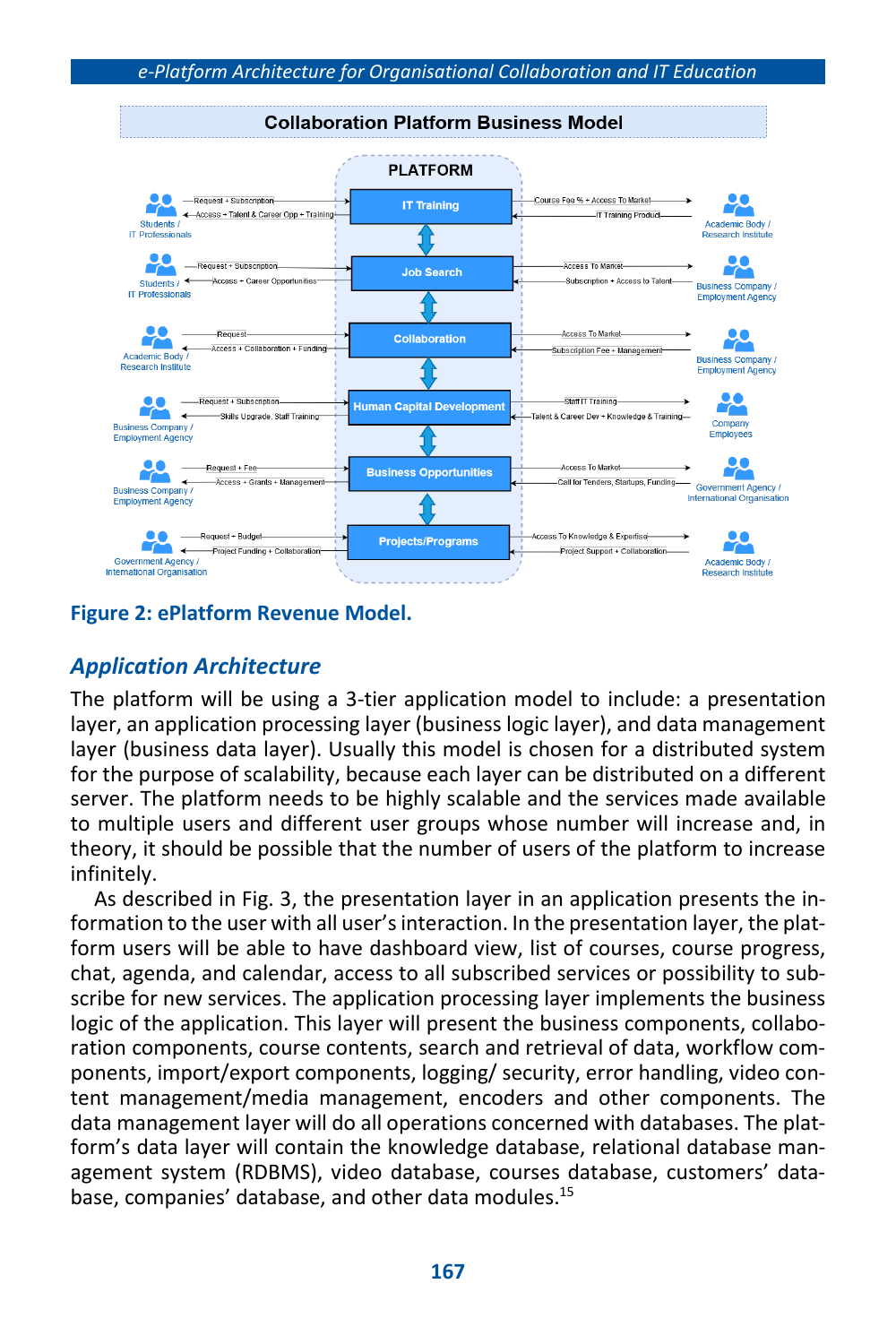#### S. Matern, *ISIJ* 43, no. 2 (2019): 161-172



#### **Figure 3: Three-tier Application Architecture***.*

## *ePlatform Cloud Architecture*

"The world is rapidly become digital and obviously the classical education cannot remain as it stands today. The global competition transfers more and more training activities online, and the reasons quite vary – from financial (saving) and technological (more educational opportunities such as streaming, 3D modelling, etc.) to organizational (we can get access to the world's best speakers) and others (for example, we want to graduate in parallel at several universities), and the labour market is pressing us for more and more qualifications and interdisciplinary skills, where the internet training has undoubted advantages."<sup>16</sup>

Referring to Bosch, Sommerville states that "the system architecture affects performance, robustness, distributability and maintainability of a system," and therefore choosing the architecture may depend on non-functional system requirements like performance, security, safety, availability and maintainability.<sup>17</sup> The most important advantages of cloud computing are: resource sharing, extensibility, concurrency, scalability, fault tolerance and transparency.

Cloud computing model provides high scalability by creating virtualized resources that are made available to users. These processes are done in the background and the users do not need any skills in order to use the cloud computing concept. The users are simply logging into the application they are willing to use which connects to the server where the application is installed. According to researchers, cloud computing is one of the new technology trends likely to have a significant impact on teaching and learning environments. 18

Considering the multiple stakeholders implementing the platform in the cloud would be the properscalable technical implementation solution in orderto deliver a high quality of service to its users' demand when using the services of the platform.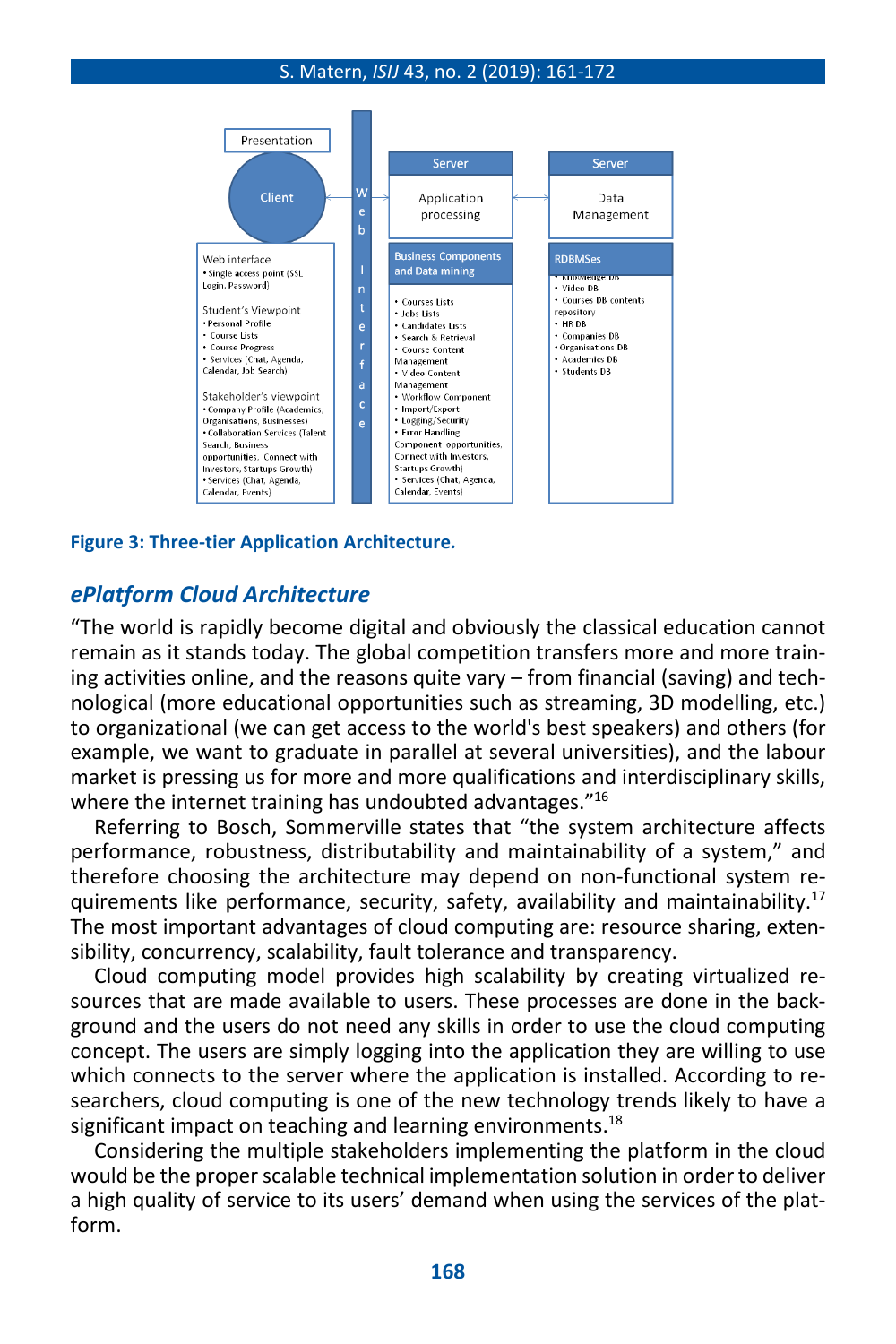"With the ambition to provide more and more IT services of critical importance for the customer and through the infrastructure that is not owned/ controlled by the customer, it can be accepted" that another important key factor for successful implementation is the cyber resilience for all IT services offered. Cyber resilience will put an additional cost to the customer, yet no IT organisation should make compromises on it, considering its overall importance for the organization. The cost of cyber resilience should be integrated in the IT service catalogue from the very beginning of service design. 19

Figure 4 illustrates how the platform's architecture will be implemented in the cloud. Cloud computing provides access to hardware and software resources for business organisation to use. This new business model in technology helped organisations to reduce costs yet to receive on-demand availability of computer system resources, data storage and computing power in accordance with their business needs.

The platform will be using Infrastructure as a Service (IaaS) for virtual machines and storage, Platform as a Service (PaaS) to get the runtime environments and development and deployment tools, and Software as a Service (SaaS) to help deliver the platform to the customer, its software licensing and services.



**Figure 3: ePlatform Software Cloud Architecture.** 20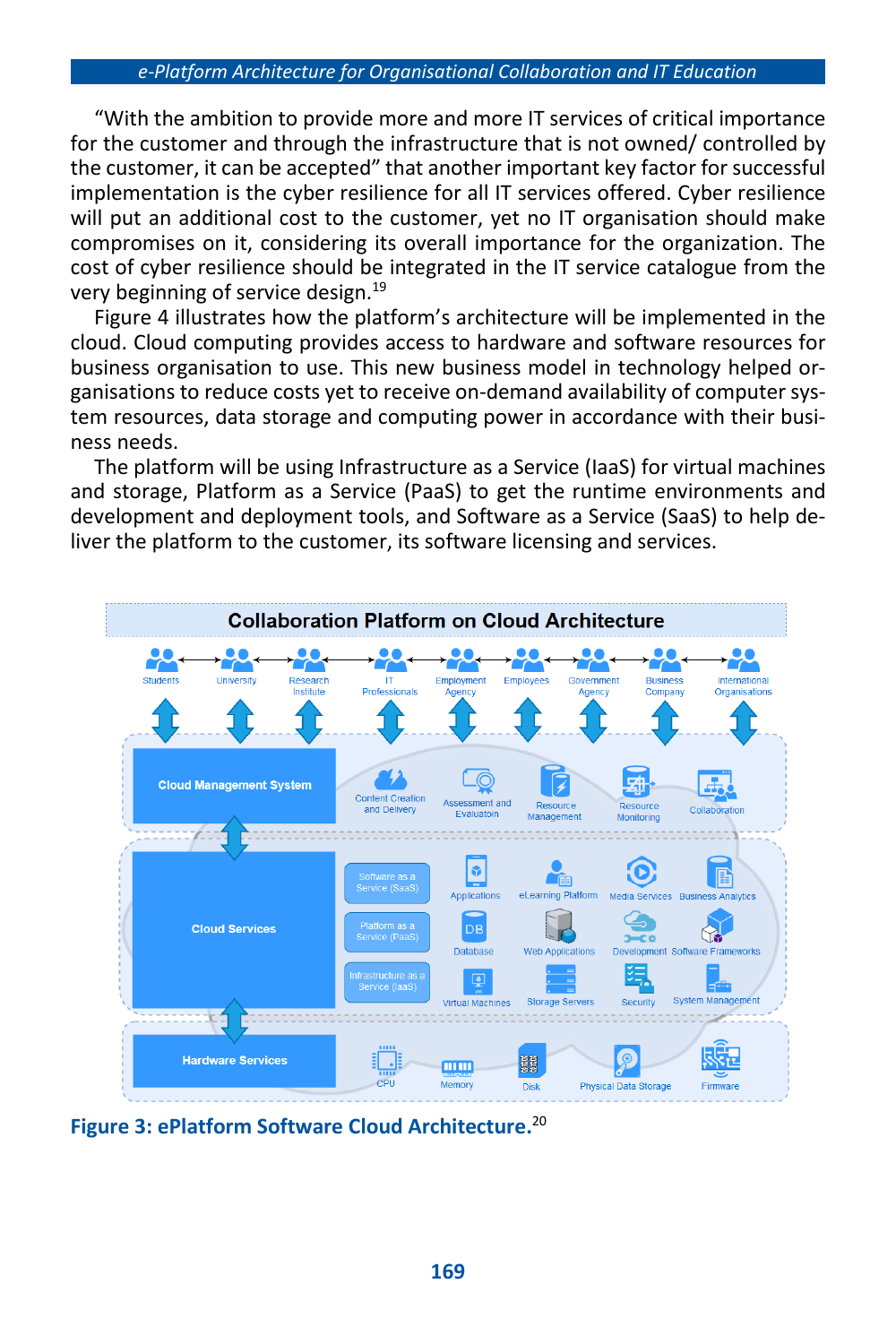# **Conclusion**

Today, platforms have become the means of getting everyone connected with everyone else, while delivering modern services as desired by users and keeping the transaction costs of the services in the background to almost zero (PaaS). This became possible also due to the evolution in technologies and the availability of components such as bandwidth, computing power and storage. Another reason for the boom in platforms is the possibility to connect for almost each device from phones to tablets, laptops, desktops, and all kinds of smart devices, that brought a whole new meaning to the word "interconnectivity."

This paper suggests that developing a software platform could provide a solution for creating an online space for IT people cluster, human resource development, competencies management, collaboration and online education. The platform will help resolve issues in the IT education by offering training to fill up the gap in its users' IT education to date. In addition, it will help in maintaining IT competencies and creation of a pool of IT professionals ready to upgrade their skill set or undergo a career change. It is assumed that the proposed solution will increase the capacity and competitiveness of IT specialists who wish to work for a government institution or international organisation. The platform is also oriented towards helping career starters and university graduates. The overall benefits the platform will bring are economic, seen as stimulation and support of collaboration in the IT industry and social effects, seen as providing free IT education in the platform for youngsters deprived of parental care and children with disabilities.

Due to the fact that "modern training requires, on one hand, the availability of a sustainable and powerful ICT infrastructure and, on the other hand, sets qualitatively new requirements to the levels of support and competence of the responsible employees and technical maintenance specialists,"<sup>21</sup> this paper suggests that the platform should be implemented in the cloud, because of the scalability, profitability and low risk the cloud architecture provides.

## **Acknowledgement**

The preparation of this paper is supported by the National Scientific Program "Information and Communication Technologies for a Single Digital Market in Science, Education and Security (ICT in SES)," financed by the Ministry of Education and Science of the Republic of Bulgaria.

# **References**

- 1 Sangeet Paul Choudary, *Platform Scale How a New Breed of Start Ups is Building Large Empires with Minimum Investment* (Platform Thinking Labs, 2016).
- 2 John Hagel, "The power of Platforms," Part of the Business Trends series, *Deloitte Insights*, April 16, 2015, https://www2.deloitte.com/insights/us/en/focus/businesstrends/2015/platform-strategy-new-level-business-trends.html.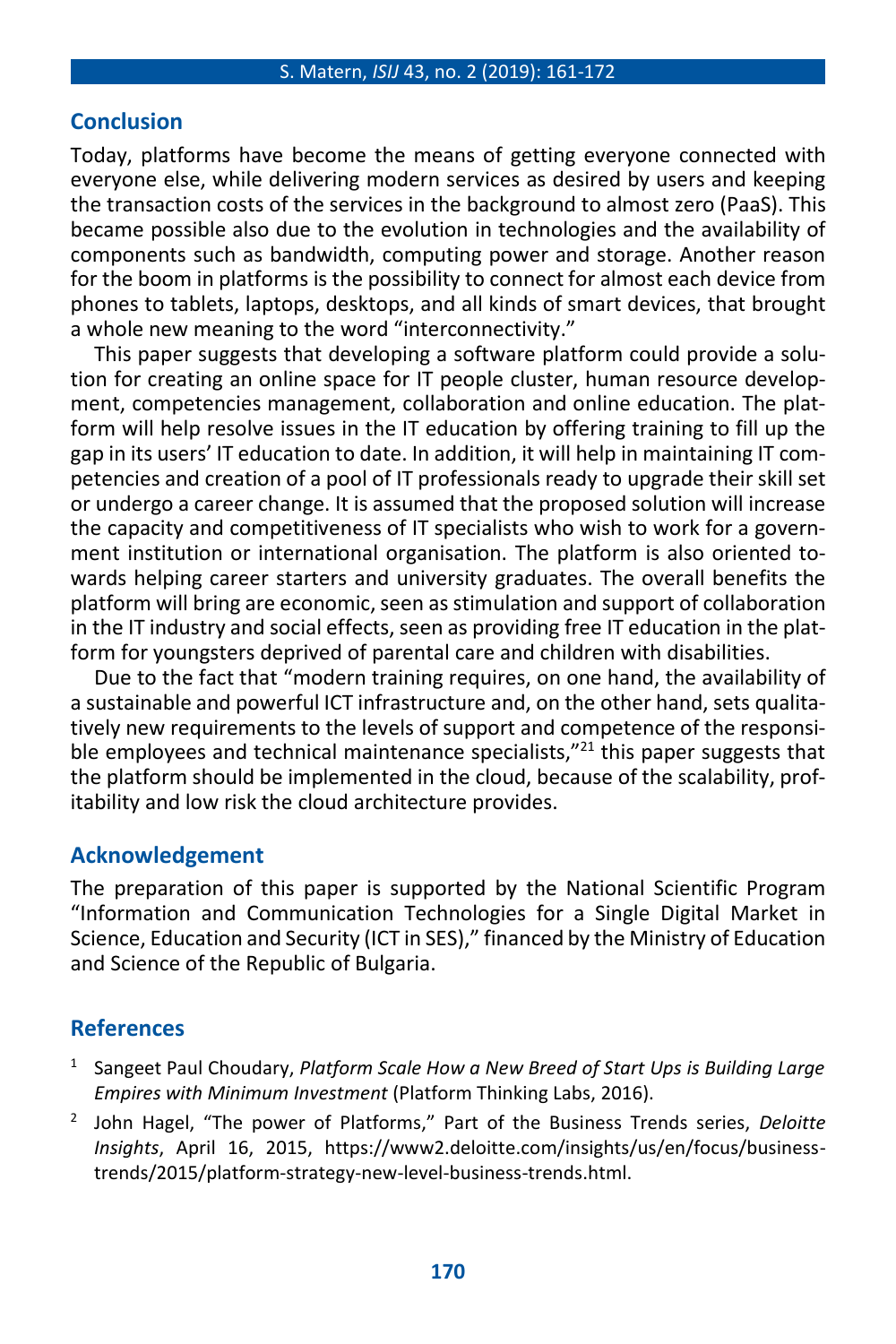- 3 Simone Cicero, *From Business Modeling to Platform Design*, Whitepaper, Inno Tribe, 2018, https://platformdesigntoolkit.com/platform-design-whitepaper/.
- <sup>4</sup> BMZ, *BMZ Strategy Paper – An Overview of the Role of ICT in German Development Cooperation*, Informations- und Kommunikationstechnologien (IKT). Schlüsseltechnologien für eine nachhaltige Entwicklung, April 2013, https://www.bmz.de/de/mediathek/.
- <sup>5</sup> Anton Cherkasov, "Is It Really THAT Hard to Find Employees?" *Medium*, 2018, https://medium.com/@aworker/is-it-really-that-hard-to-find-employees-7c3e22edb8d7.
- <sup>6</sup> Bharat Anand, Jan Hammond, and V.G. Narayanan, "What Harvard Business School Has Learned about Online Collaboration from HBX," *Harvard Business Review*, April 14, 2015, https://hbr.org/2015/04/what-harvard-business-school-has-learned-aboutonline-collaboration-from-hbx.
- $7$  Anand, Hammond, and Narayanan, "What Harvard Business School Has Learned about Online Collaboration from HBX."
- <sup>8</sup> Velizar Shalamanov, "Institution Building for IT Governance and Management," *Information & Security: An International Journal* 38 (2017): 13-34.
- 9 Shalamanov, "Institution Building for IT Governance and Management."
- <sup>10</sup> Hagel, "The power of Platforms."
- <sup>11</sup> Hagel, "The power of Platforms."
- <sup>12</sup> Hagel, "The power of Platforms."
- <sup>13</sup> Cicero, *From Business Modeling to Platform Design*, p. 9.
- <sup>14</sup> Velizar Shalamanov, "Organizing for IT Effectiveness, Efficiency and Cyber Resilience in the Academic Sector: National and Regional Dimensions," *Information & Security: An International Journal* 42 (2019).
- <sup>15</sup> Ian Sommerville, *Software Engineering* (Boston: Pearson/Addison-Wesley, 2004), p. 245.
- <sup>16</sup> Daniela Pavlova, "Integrating the Capabilities of the Public and Private Clouds for the Purposes of Innovative Learning," *Educational Alternatives* 16 (2018): 336-341, https://www.scientific-publications.net/en/article/1001821/.
- <sup>17</sup> Sommerville, *Software Engineering*, p. 242.
- <sup>18</sup> Md. Anwar Hossain Masud and Xiaodi Huang, "An E-learning System Architecture based on Cloud Computing," *World Academy of Science, Engineering and Technology* 62 (2012): 74-78.
- <sup>19</sup> Shalamanov, "Organizing for IT Effectiveness, Efficiency and Cyber Resilience in the Academic Sector."
- <sup>20</sup> Silvia Matern, "e-Platform for IT Personnel Development: Addressing the most Strategic Challenge in the Cyber Domain – People," *Information & Security: An International Journal* 42 (2019).
- $21$  Daniela Pavlova, "Exploration of a Distance Learning Toolkit through Integration the Capabilities of Public and Private Clouds in a Heterogeneous Environment," *Proceedings of the 13th International Technology, Education and Development Conference, INTED-*